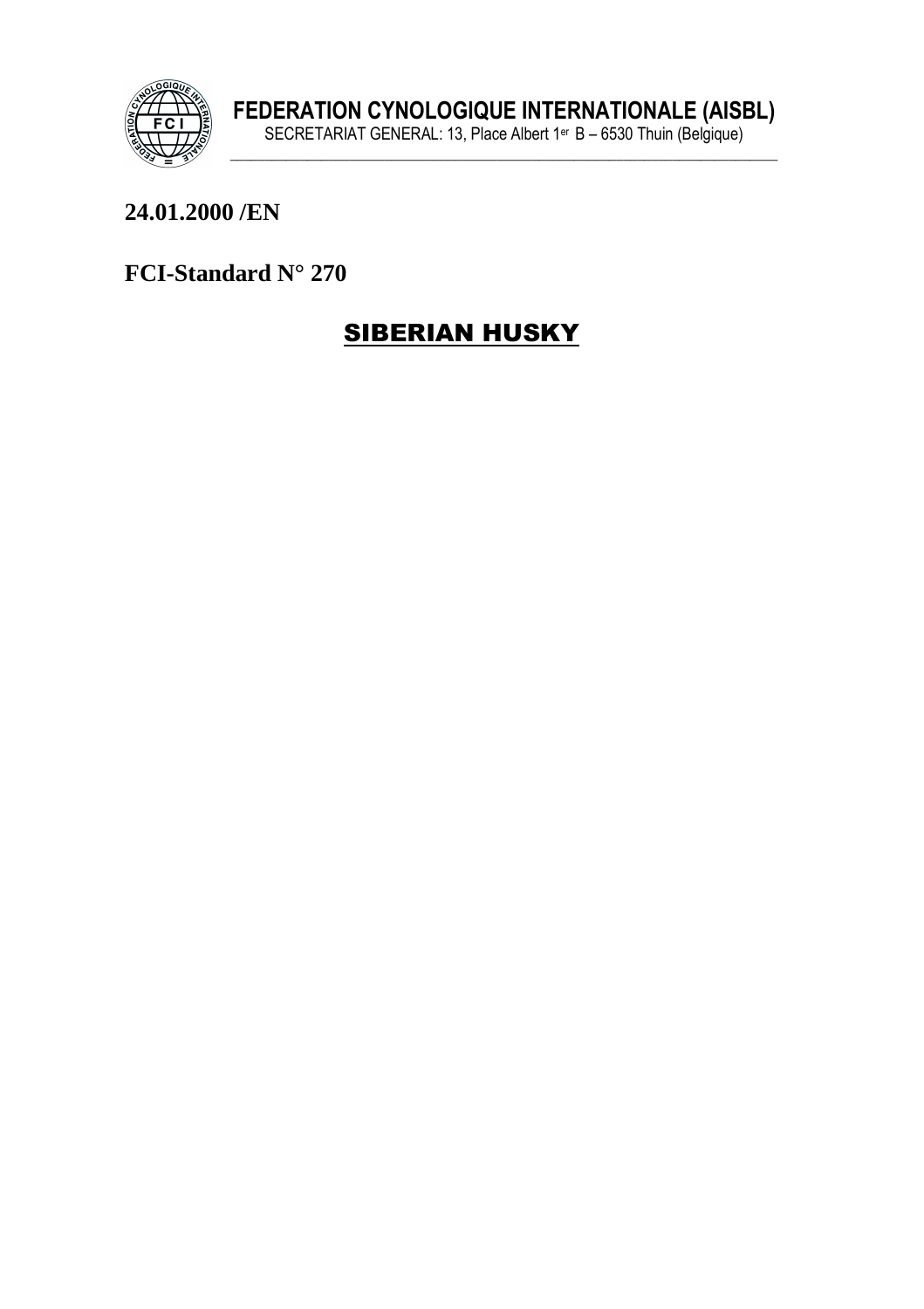**ORIGIN** : U.S.A.

### **DATE OF PUBLICATION OF THE OFFICIAL VALID STANDARD** : 02.02.1995.

#### **UTILIZATION** : Sledge dog.

**FCI-CLASSIFICATION** : Group 5 Spitz and primitive types. Section 1 Nordic Sledge Dogs. Without working trial.

**GENERAL APPEARANCE** : The Siberian Husky is a mediumsized working dog, quick and light on his feet and free and graceful in action. His moderately compact and well furred body, erect ears and brush tail suggest his Northern heritage. His characteristic gait is smooth and seemingly effortless. He performs his original function in harness most capably, carrying a light load at a moderate speed over great distances. His body proportions and form reflect this basic balance of power, speed and endurance. The males of the Siberian Husky breed are masculine but never coarse; the bitches are feminine but without weakness of structure. In proper condition, with muscle firm and well developed, the Siberian Husky does not carry excess weight.

#### **IMPORTANT PROPORTIONS** :

- In profile, the length of the body from the point of the shoulder to the rear point of the croup is slightly longer than the height of the body from the ground to the top of the withers.
- The distance from the tip of the nose to the stop is equal to the distance from the stop to the occiput.

**BEHAVIOUR / TEMPERAMENT** : The characteristic temperament of the Siberian Husky is friendly and gentle, but also alert and outgoing. He does not display the possessive qualities of the guard dog, nor is he overly suspicious of strangers or aggressive with other dogs.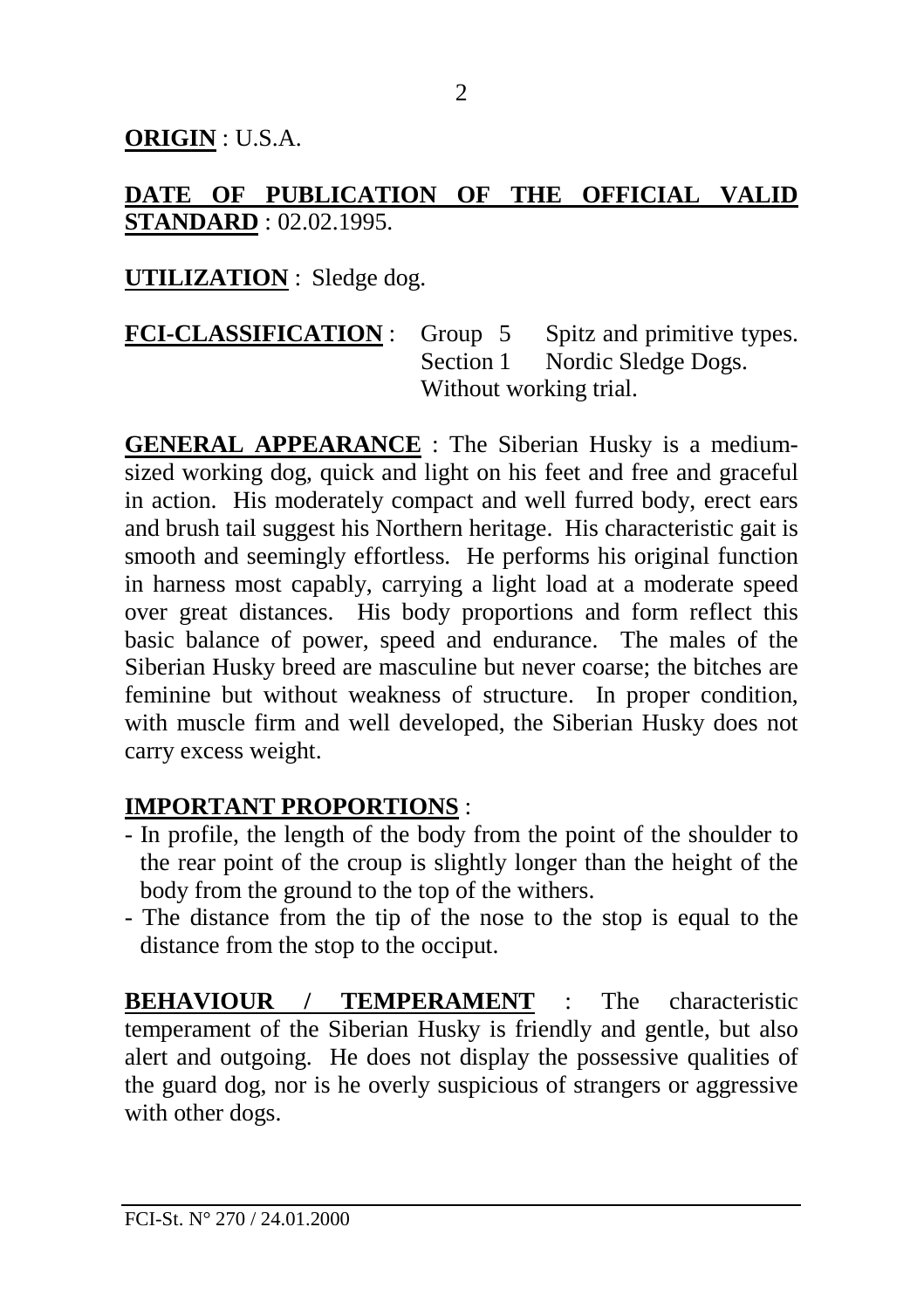Some measure of reserve and dignity may be expected in the mature dog. His intelligence, tractability, and eager disposition make him an agreeable companion and willing worker.

#### **HEAD**

#### CRANIAL REGION :

Skull : Of medium size and in proportion to the body; sligthly rounded on top and tapering from the widest point to the eyes. Stop : Well defined.

#### FACIAL REGION :

Nose : Black in gray, tan or black dogs; liver in copper dogs; may be flesh-coloured in pure white dogs. The pink-streaked « snow nose » is acceptable.

Muzzle : Of medium length and of medium width, tapering gradually to the nose, with the tip neither pointed nor square. The bridge of the nose is straight from the stop to the tip.

Lips : Well pigmented and close fitting.

Jaws/Teeth : Closing in a scissor bite.

Eyes : Almond shaped, moderately spaced and set a trifle obliquely. Eyes may be brown or blue in colour; one of each or particoloured are acceptable.

Expression : Keen, but friendly, interested and even mischievous.

Ears : Of medium size, triangular in shape, close fitting and set high on the head. They are thick, well furred, slightly arched at the back, and strongly erect, with slightly rounded tips pointing straight up.

**NECK** : Medium in length, arched and carried proudly erect when dog is standing. When moving at a trot, the neck is extended so that the head is carried slightly forward.

#### **BODY** :

Back : Straight and strong, with a level topline from withers to croup. Of medium length, neither cobby nor slack from excessive length.

Loin : Taut and lean, narrower than the rib cage, and with a slight tuck-up.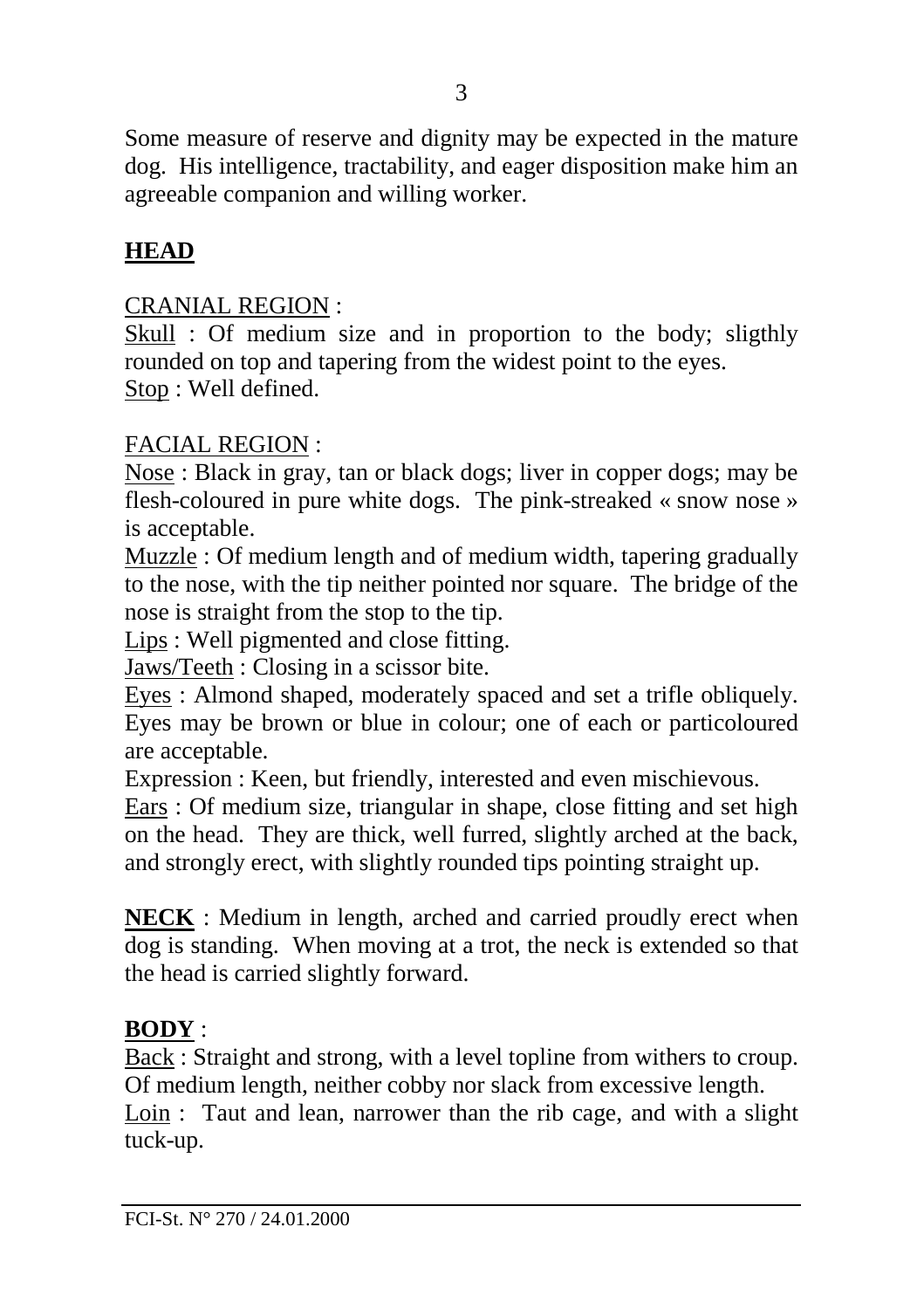Croup : Slopes away from the spine at an angle, but never so steeply as to restrict the rearward thrust of the hind legs.

Chest : Deep and strong, but not too broad, with the deepest point being just behind and level with the elbows. The ribs are well sprung from the spine but flattened on the sides to allow for freedom of action.

**TAIL** : The well furred tail of fox-brush shape is set on just below the level of the topline, and is usually carried over the back in a graceful sickle curve when the dog is at attention. When carried up, the tail does not curl to either side of the body, nor does it snap flat against the back. A trailing tail is normal for the dog when in repose. Hair on the tail is of medium length and approximately the same length on top, sides and bottom, giving the appearance of a round brush.

# **LIMBS**

FOREQUARTERS : When standing and viewed from the front, the legs are moderately spaced, parallel and straight. Bone is substantial but never heavy. Length of the leg from the elbow to ground is slightly more than the distance from the elbow to the top of withers. Dewclaws on forelegs may be removed.

Shoulders and arm : The shoulder blade is well laid back. The upper arm angles slightly backward from point of shoulder to elbow, and is never perpendicular to the ground. The muscles and ligaments holding the shoulder to the rib cage are firm and well developed.

Elbows : Close to the body and turned neither in nor out.

Pastern joint : Strong, but flexible.

Pasterns : Viewed from the side, pasterns are slightly slanted.

HINDQUARTERS : When standing and viewed from the rear, the hind legs are moderately spaced and parallel. Dewclaws, if any, are to be removed.

Upper thigh : Well muscled and powerful.

Stifle : Well bent.

Hock joint : Well defined and set low to ground.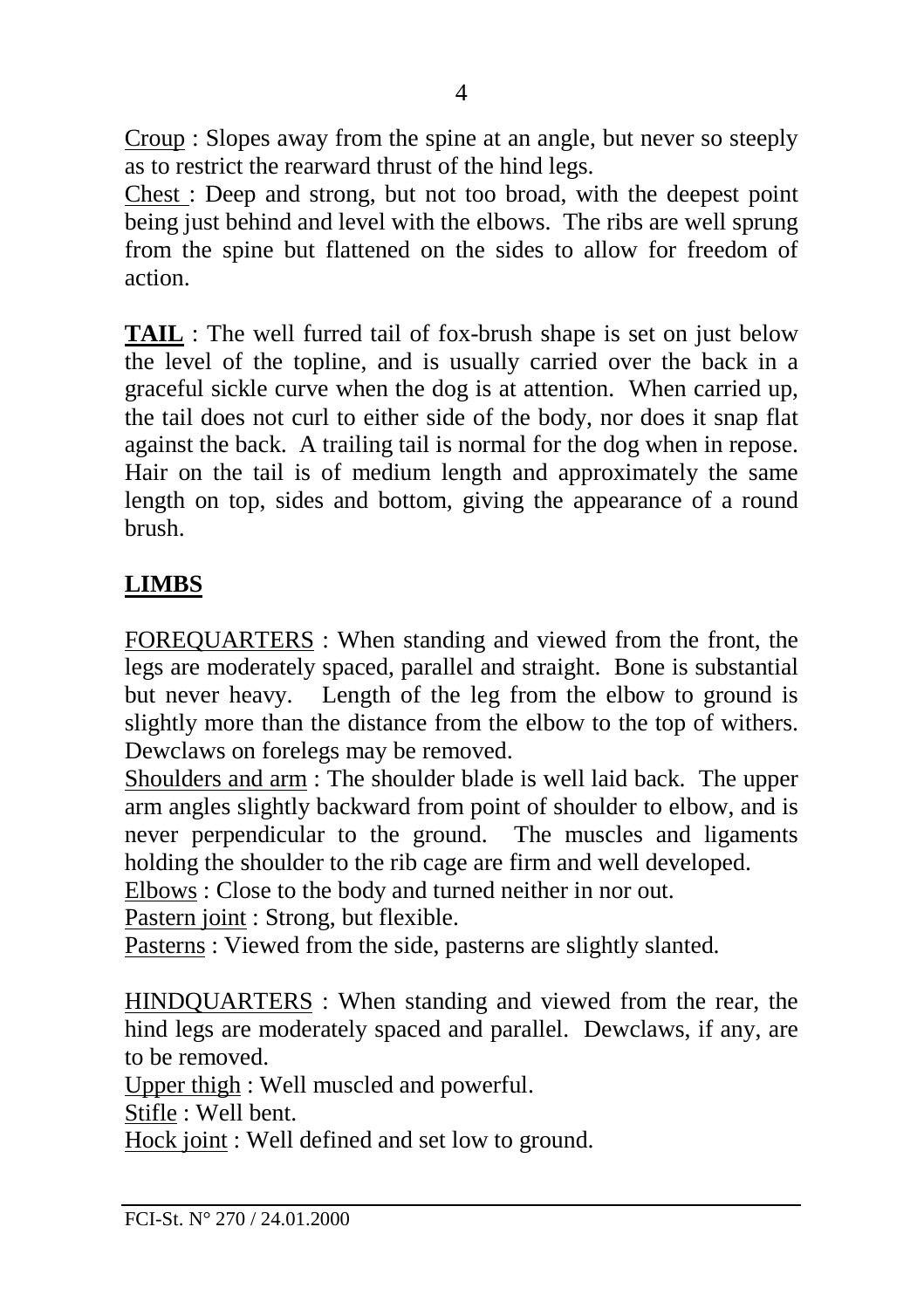FEET : Oval in shape but not long. The paws are medium in size, compact and well furred between the toes and pads. The pads are tough and thickly cushioned. The paws neither turn in nor out when the dog is in natural stance.

**GAIT / MOVEMENT** : The Siberian Husky's characteristic gait is smooth and seemingly effortless. He is quick and light on his feet, and when in the show ring should be gaited on a loose lead at a moderately fast trot, exhibiting good reach in the forequarters and good drive in the hindquarters. When viewed from the front to rear while moving at a walk the Siberian Husky does not single-track, but as the speed increases the legs gradually angle inward until the pads are falling on a line directly under the longitudinal center of the body. As the pad marks converge, the forelegs and hind legs are carried straightforward, with neither elbows nor stifles turned in or out. Each'hind leg moves in the path of the foreleg on the same side. While the dog is gaiting, the topline remains firm and level.

## **COAT**

HAIR : The coat of the Siberian Husky is double and medium in length, giving a well furred appearance, but is never so long as to obscure the cleancut outline of the dog. The undercoat is soft and dense and of sufficient length to support the outer coat. The guard hairs of the outer coat are straight and somewhat smooth lying, never harsh nor standing straight off from the body. It should be noted that the absence of the undercoat during the shedding season is normal. Trimming of whiskers and fur between the toes and around the feet to present a neater appearance is permissible. Trimming the fur on any other part of the dog is not to be condoned and should be severely penalized.

COLOUR : All colours from black to pure white are allowed. A variety of markings on the head is common, including many striking patterns not found in other breeds.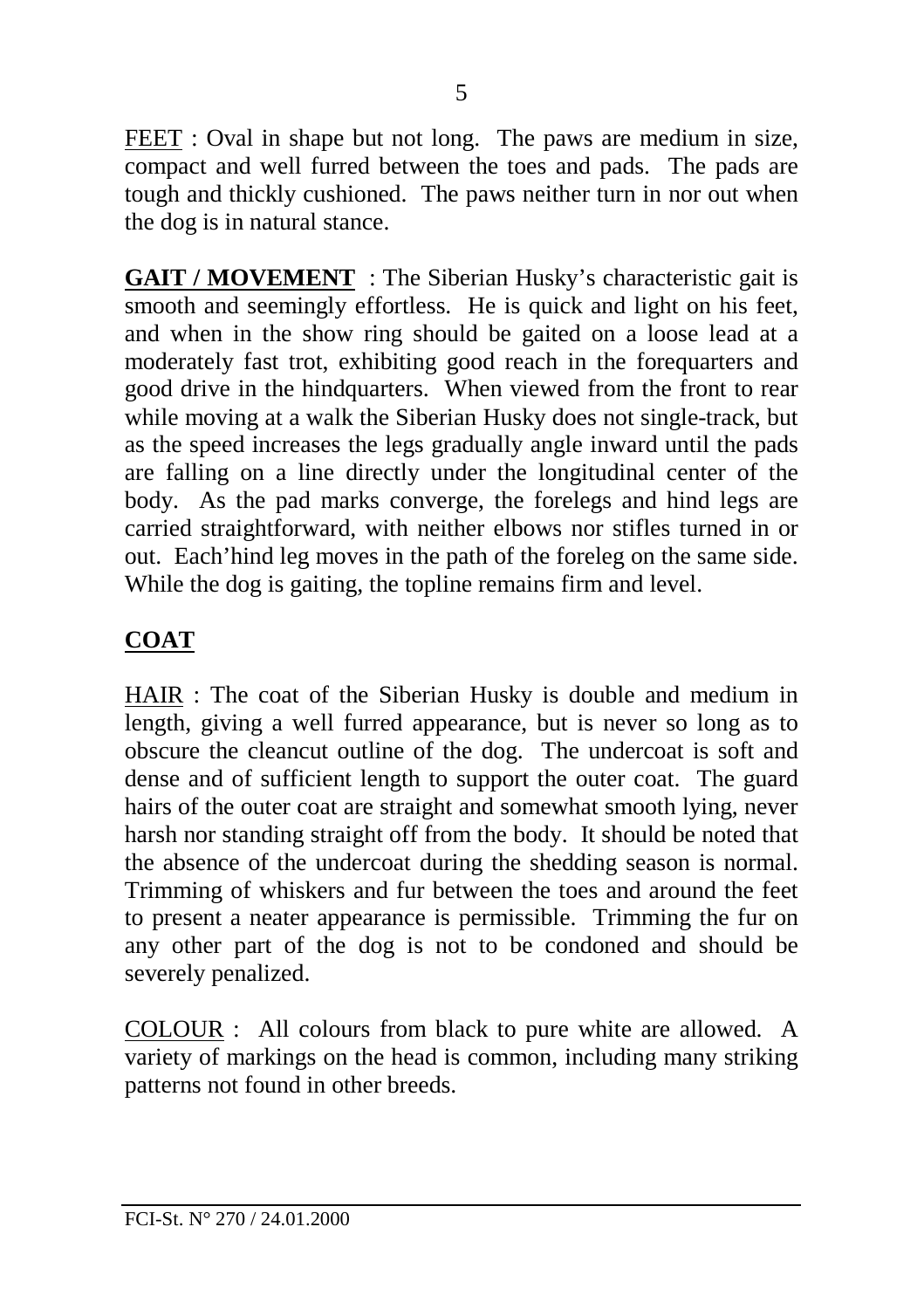## **SIZE AND WEIGHT** :

| Height at withers : Dogs: |  | 21 to 23, 5 inches $(53,5 - 60)$ cm).                          |
|---------------------------|--|----------------------------------------------------------------|
|                           |  | Females: $20 \text{ to } 22$ inches $(50.5 - 56 \text{ cm})$ . |
| Weight:                   |  | Dogs: $45 \text{ to } 60$ pounds $(20,5 - 28 \text{ kg})$ .    |
|                           |  | Females: $35 \text{ to } 50$ pounds $(15,5 - 23 \text{ kg})$ . |

Weight is in proportion to height. The measurements mentioned above represent the extreme height and weight limits with no preference given to either extreme. Any appearance of excessive bone or weight should be penalized.

**SUMMARY** : The most important breed characteristics of the Siberian Husky are medium size, moderate bone, well balanced proportions, ease and freedom of movement, proper coat, pleasing head and ears, correct tail, and good disposition. Any appearance of excessive bone or weight, constricted or clumsy gait, or long, rough coat should be penalized. The Siberian Husky never appears so heavy or coarse as to suggest a freighting animal; nor is he so light and fragile as to suggest a sprint-racing animal. In both sexes the Siberian Husky gives the appearance of being capable of great endurance. In addition to the faults already noted, the obvious structural faults common to all breeds are as undesirable in the Siberian Husky as in any other breed, even though they are not specifically mentioned herein.

**FAULTS** : Any departure from the foregoing points should be considered a fault and the seriousness with which the fault should be regarded should be in exact proportion to its degree and its effect upon the health and welfare of the dog.

- Skull : Head clumsy or heavy; head too finely chiseled.
- Stop : Insufficient.
- Muzzle : Either too snipy or too coarse; too short or too long.
- Jaws/Teeth : Any bite other than scissor bite.
- Eyes : Set too obliquely; set too close together.
- Ears : Too large in proportion to the head; too wide set; not strongly erect.
- Neck : Too short and thick; too long.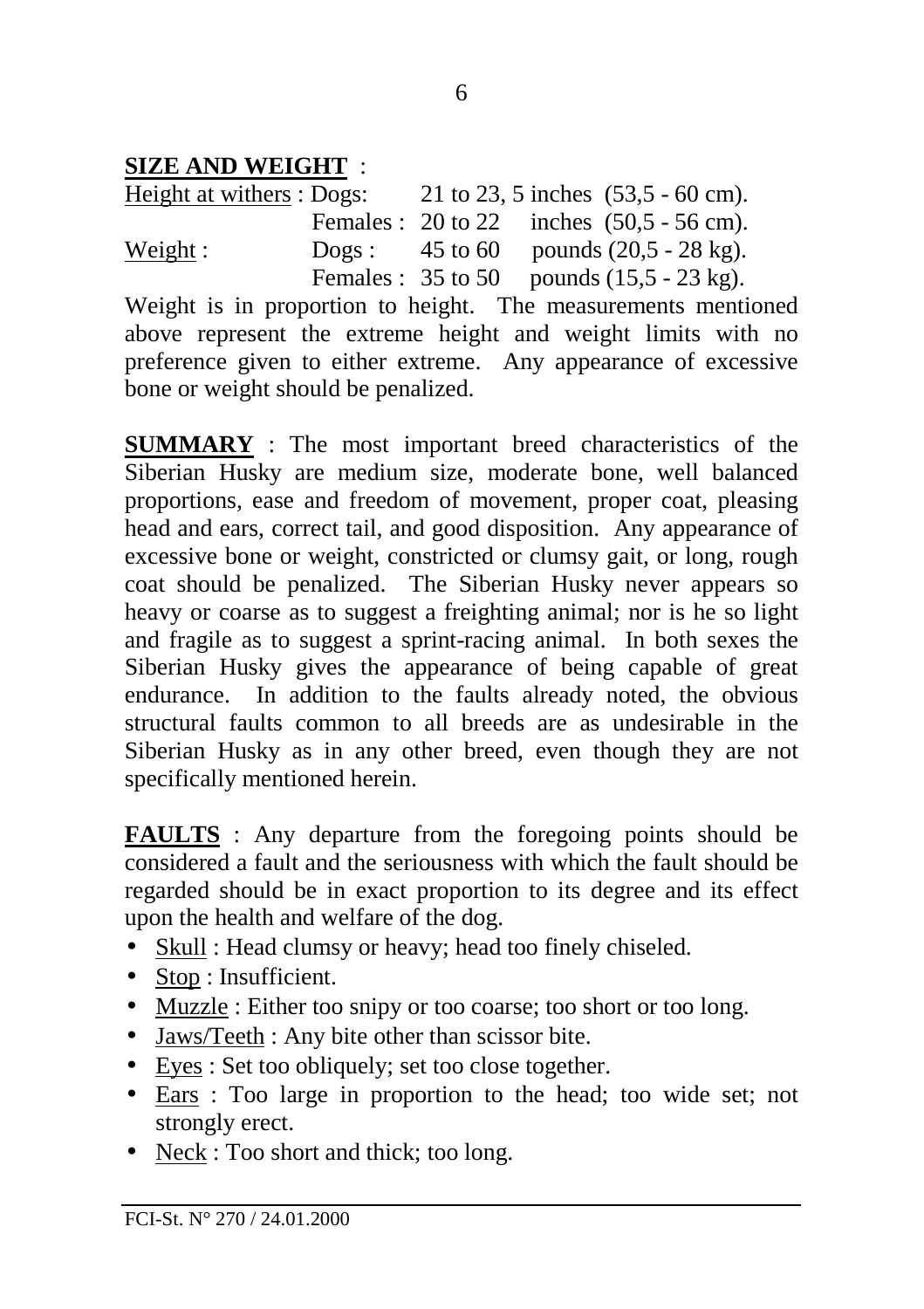- Back : Weak or slack back; roached back; sloping topline.
- Chest : Too broad; « barrel ribs »; ribs too flat or weak.
- Tail : A snapped or tightly curled tail; highly plumed tail; tail set too low or too high.
- Shoulders : Straight shoulders; loose shoulders.
- Forequarters : Weak pasterns; too heavy bone; too narrow or too wide in the front; out at the elbows.
- Hindquarters : Straight stifles, cow-hocks, too narrow or too wide in the rear.
- Feet : Soft or splayed toes; paws too large and clumsy; paws too small and delicate; toeing in or out.
- Gait/Movement: Short, prancing or choppy gait, lumbering or rolling gait; crossing or crabbing.
- Hair: Long, rough, or shaggy coat; texture too harsh or too silky; trimming of the coat, except as permitted above.

# **DISQUALIFYING FAULTS** :

- Aggressive or overly shy dogs.
- Any dog clearly showing physical or behavioural abnormalities shall be disqualified.
- Dogs over 23,5 inches (60 cm) and bitches over 22 inches (56 cm).

# **N.B.**:

- Male animals should have two apparently normal testicles fully descended into the scrotum.
- Only functionally and clinically healthy dogs, with breed typical conformation should be used for breeding.